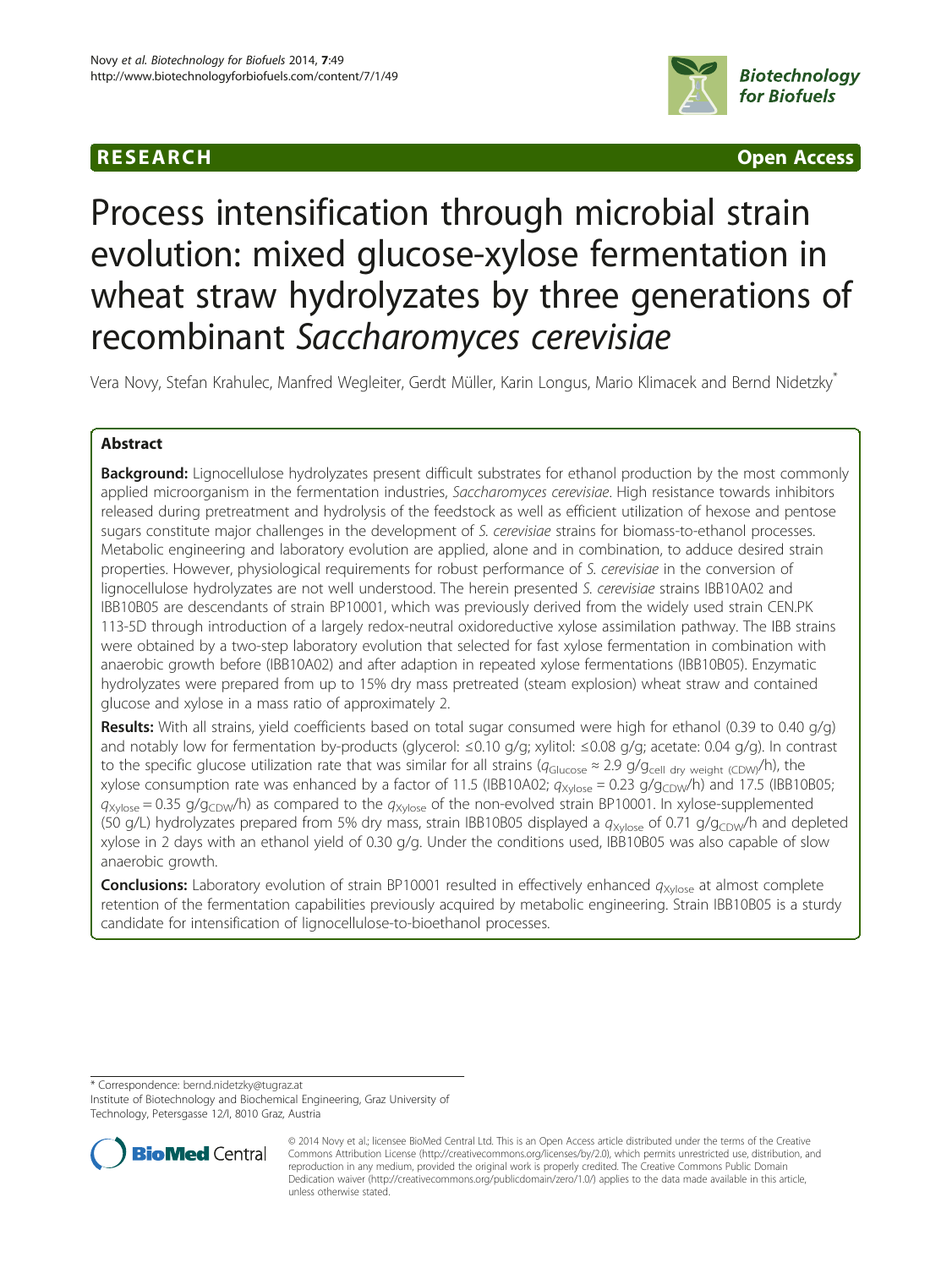#### <span id="page-1-0"></span>Background

Second-generation biofuel production aims at biotechnological conversion of lignocellulosic biomass into liquid fuels, typically ethanol. Processes currently advancing to commercial scale production are facing two problems in particular. Firstly, for an efficient release of fermentable sugars from the insoluble feedstock, a technically complex and energy-intensive series of upstream processing steps are required [\[1](#page-10-0)-[3\]](#page-10-0). Hence, mechanical and thermochemical pretreatment methods, alone or in combination, are applied to degrade and remove the lignin and to enhance the accessibility of the structural carbohydrates hemicellulose and cellulose for the subsequent enzymatic hydrolysis. During this pretreatment, however, secondary decomposition processes lead to formation of by-products, for example furans, phenolic compounds and organic acids, and many of those are inhibitory or even toxic to microorganisms applied to sugar fermentation [[1-3](#page-10-0)]. It is widely accepted therefore that lignocellulose hydrolyzates constitute exceptionally difficult substrates for biotechnological conversions [[1,2,4,5](#page-10-0)]. Since intermediate purification of the hydrolyzate is usually not a viable process option, a key requirement for efficient second-generation bioethanol production is a microbial strain that combines useful fermentation capabilities with high robustness to the overall conditions of the hydrolyzate [\[1,2,4,5\]](#page-10-0). Saccharomyces cerevisiae is a sturdy ethanol producer with long-standing history in the fermentation industries. Among the different candidate microorganisms considered, therefore, S. cerevisiae stands out as a highly promising choice for industrial scale applications [[6](#page-10-0)].

Even though the composition of fermentable sugars in lignocellulose hydrolyzates varies strongly depending on the feedstock and the upstream processing technology applied, it is typical for most substrates to contain a significant amount of xylose next to the main glucose [\[1](#page-10-0)]. A major limitation of S. cerevisiae for lignocellulosic bioethanol development is the organism's natural inability to utilize xylose. Metabolic engineering has therefore been key in the development of xylose-fermenting strains of S. cerevisiae [[2](#page-10-0),[5-8\]](#page-10-0). The applied strategies can be classified broadly according to whether xylose assimilation, which occurs through net isomerization of xylose into xylulose, was achieved via two-step oxidoreductive or direct isomerase-catalyzed transformation, as shown in Figure 1 [[9-13\]](#page-11-0). Recombinant strains derived from either strategy displayed the expected broadening of substrate scope towards xylose. However, their specific xylose uptake rates and ethanol formation rates were still very low in comparison to the corresponding specific rates on glucose [[5-7\]](#page-10-0). Moreover, xylose fermentation capabilities were usually severely deteriorated upon switching from synthetic substrate conditions to the harsher



conditions of a lignocellulosic hydrolyzate [\[2,6,8,](#page-10-0)[14](#page-11-0)]. A particular downside of strains harboring the oxidoreductive pathway is that a substantial amount of xylose is converted to xylitol and thus lost for ethanol production. Xylitol by-product formation is widely believed to have its origin in a mismatched coenzyme usage, NADP or NAD, during xylose reduction and xylitol oxidation (Figure 1) [[11,15-19\]](#page-11-0). Coenzyme specificity engineering in xylose reductase (XR; NADPH  $\rightarrow$  NADH) and xylitol dehydrogenase (XDH;  $NAD^+ \rightarrow NADP^+$ ) was useful to render the two-step isomerization of xylose a more nearly redoxneutral process (Figure 1) [[15](#page-11-0)-[17,20\]](#page-11-0). However, aside from the intended change in coenzyme specificity, engineered enzymes must also fulfill the requirement of good activity under physiological boundary conditions in vivo. Due to their favorable kinetic properties that include high turnover number and apparent substrate and coenzyme affinities well aligned to intracellular metabolite concentrations in xylose-fermenting S. cerevisiae, some of the reported XR variants are especially promising for strain development. This is exemplified clearly by strain BP10001 from this laboratory that harbors an optimized NADH-preferring mutant of Candida tenuis XR. BP10001 shows a xylitol yield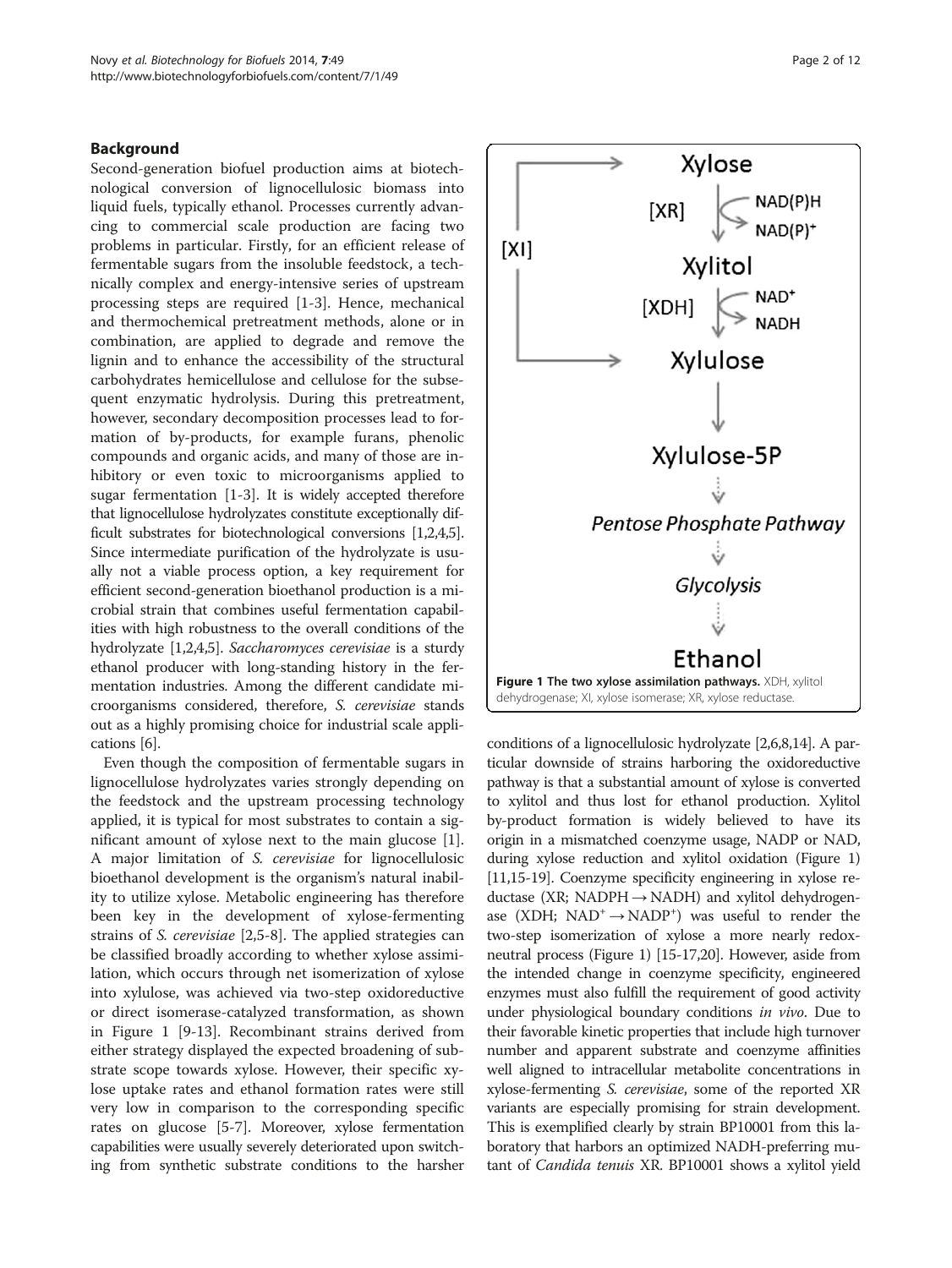<span id="page-2-0"></span> $(Y_{Xylitol})$  more than halved by comparison to  $Y_{Xylitol}$  in the reference strain BP000 that expresses the NADPHpreferring wild-type XR [\[16,18-22](#page-11-0)]. Importantly, the lowering of  $Y_{\text{Xvlitol}}$  in BP10001 was not achieved in a trade-off against a decrease in xylose uptake rate  $(q_{\text{Xvlose}})$  [\[20,22](#page-11-0)]. However,  $q_{Xvlose}$  of strain BP10001 was still almost two magnitude orders lower than the corresponding  $q_{\text{Glucose}}$ and it was certainly insufficient for viable co-fermentation of glucose and xylose [[20,22\]](#page-11-0). It must be emphasized that low  $q_{Xvlose}$  is a common problem of xylose-fermenting strains of S. cerevisiae, regardless of the metabolic engineering strategy applied in their construction [[6,7](#page-10-0)[,13\]](#page-11-0).

The specific substrate consumption rate is a kinetically complex rate parameter, which often eludes clear-cut dissection into one or more rate-determining transport or reaction steps, these in turn presenting distinct targets for further metabolic engineering. Laboratory evolution presents a long-known method for physiology optimization in microorganisms, and it has recently been adapted as a powerful complement of metabolic engineering to the development of high  $q_{Xvlose}$  strains of S. cerevisiae [[23-26](#page-11-0)]. Improvements in  $q_{\text{Xvlose}}$  of up to one magnitude order were achieved using evolutionary engineering, and strains capable of co-utilization of glucose and xylose, and of cellobiose and xylose were obtained [\[25-28](#page-11-0)]. Interestingly, some strains also acquired the ability of slow anaerobic growth as a result of the evolution, presumably as a consequence of the enhanced ATP production rate at elevated  $q_{\text{Xvlose}}$  [[25,26\]](#page-11-0). Moreover, resistance to the overall environment of lignocellulose hydrolyzates or certain compounds present in it (for example furfural, acetic acid) could also be improved substantially by evolutionary engineering [\[23,29\]](#page-11-0).

We have therefore applied laboratory evolution to strain BP10001 and used specific anaerobic growth rate ( $\mu_{\text{Xvlose}}$ ) in combination with high  $q_{\text{Xvlose}}$  to select strain IBB10A02 from several anaerobically growing yeast strains thus obtained. Further strain adaption through multiple rounds of batch xylose fermentations resulted in the identification of strain IBB10B05. The two evolved strains plus their parent strain BP10001 were compared in mixed glucose-xylose fermentation of undiluted and non-detoxified wheat straw hydrolyzate, which represents a notably challenging substrate. In Europe, wheat straw is considered to have the highest potential as biomass source for bioethanol production due to its abundance and low cost [\[30](#page-11-0)]. Even though wheat straw hydrolyzates have already been utilized as substrate for bioethanol production in the past, efficient xylose conversion often had complex process requirements, for example simultaneous saccharification and fermentation (SSF) [[31,32\]](#page-11-0) or fed-batch processing [\[33](#page-11-0)]. Therefore, further improvement in xylose conversion rates and higher ethanol yields at lower by-product formation

must still be rendered possible [\[4-6](#page-10-0),[29](#page-11-0),[34](#page-11-0)]. To ensure optimal conditions for xylose fermentation and to keep technical requirements to a minimum level the process was run as separate hydrolysis and co-fermentation (SHCF) with the fermentation accomplished in simple batch cultures [[33](#page-11-0),[34](#page-11-0)]. Results presented in this paper delineate marked gain in xylose fermentation efficiency and overall substrate tolerance due to evolutionary engineering, and strain IBB10B05 was identified as a promising candidate for direct glucose-xylose fermentation in unprocessed wheat straw hydrolyzate.

## Results and discussion

## Composition of the feedstock, and preparation of the sugar substrate for fermentation

Steam explosion has been described as an efficient and cost-effective method for the pretreatment of wheat straw [\[3](#page-10-0)[,31](#page-11-0)-[36](#page-11-0)]. Auxiliary chemical treatment is often applied to reinforce effectiveness of the steam explosion. We have applied here simple pretreatment based on steam explosion only. Table 1 shows the results of compositional analysis of the wheat straw after pretreatment. Dry matter content was about 20%, the water-insoluble portion thereof being roughly 68%. Pretreated feedstock composition was in agreement with literature data on wheat straw samples from different origin, but processed similarly [\[32,34,35](#page-11-0)].

Mixed sugar substrates for yeast fermentation were prepared by enzymatic saccharification of the pretreated wheat straw at a dry matter loading of 5% or 15% (by weight). Both fermentations were accomplished at the same boundary conditions, for example pH, temperature, agitation and starting  $OD_{600}$ . However, medium supplementation and sugar composition (glucose and xylose ratio) varied between the two hydrolyzates. We noticed that regardless of substrate and enzyme loadings applied to the saccharification, the resulting hydrolyzates always contained double the amount of glucose compared to xylose. Thus, 5% hydrolyzates contained glucose and xylose in concentrations of approximately 14 g/L and 7 g/L,

|       | Table 1 Compositional analysis of the pretreated wheat |  |  |  |
|-------|--------------------------------------------------------|--|--|--|
| straw |                                                        |  |  |  |

| Component in dry matter | Percentage (%) |  |  |  |
|-------------------------|----------------|--|--|--|
| Carbohydrates           |                |  |  |  |
| Glucose                 | 47.8           |  |  |  |
| Xylose                  | 21.3           |  |  |  |
| Others                  | 2.8            |  |  |  |
| Non-carbohydrates       |                |  |  |  |
| Acid-soluble lignin     | 3.8            |  |  |  |
| Acid-insoluble lignin   | 18.0           |  |  |  |
| Ashes                   | 1.5            |  |  |  |
|                         |                |  |  |  |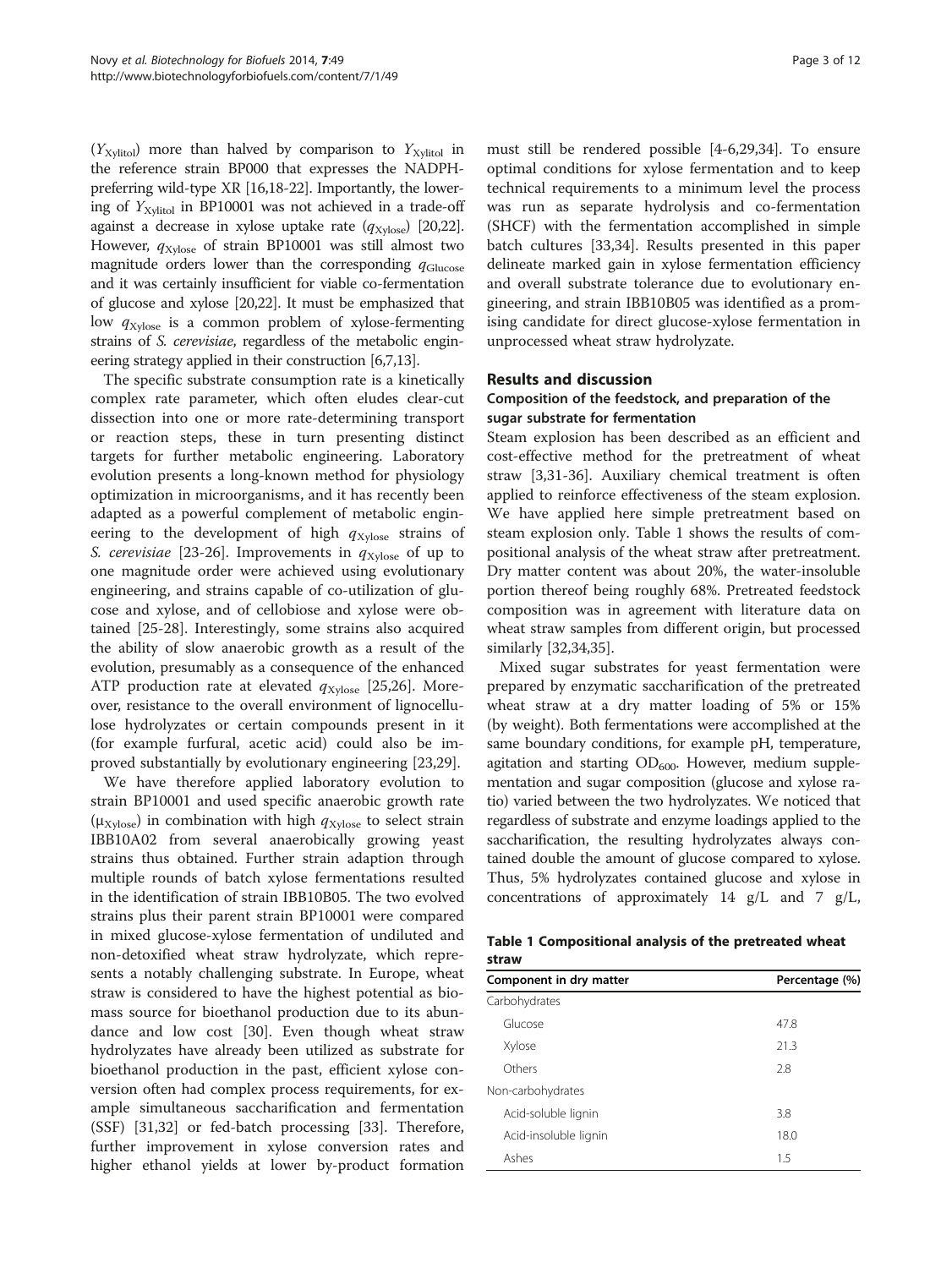<span id="page-3-0"></span>respectively. To investigate xylose fermentation at elevated xylose/glucose (Xyl/Glc) ratio, like done in various studies from this and other groups in the past [[32,34,35\]](#page-11-0), we supplemented the 5% hydrolyzate to a final xylose concentration of approximately 50 g/L, resulting in a Xyl/Glc ratio of approximately 4. Mineral media, containing salts, vitamins and trace elements, was added to 5% hydrolyzates to ensure optimal fermentation conditions and maximal viability of the yeast [[24,32,35\]](#page-11-0). However, in any larger scale process media additives such as salts or vitamins are economically and procedurally not feasible [\[2](#page-10-0)[,14,37](#page-11-0)]. To address this problem, further fermentation studies were conducted under most simplified process and substrate conditions in the highly concentrated, non-detoxified 15% hydrolyzate with yeast extract as sole media supplement. As described previously, yeast extract serves as an excellent complex media additive for the fermentation of wheat straw hydrolyzates with high dry matter loadings [[38](#page-11-0)]. Economically advantageous solutions, such as corn steep liquor or urea, in contrast, were described to be insufficient for wheat straw to bioethanol processes [[38](#page-11-0)]. In this study, yeast extract served as a model for complex media supplementation, replacing the expensive mineral medium. However, addition of cheaper nutrient and nitrogen sources, for example grass juice, are future targets for process optimization.

Utilization of high substrate loadings is beneficial for lignocellulosic bioethanol production since the increase in sugar content (here: approximately 40 g/L and 20 g/L glucose and xylose, respectively in the 15% hydrolyzate) results in higher ethanol titers, which is important for facilitation of downstream processing. Throughout the manuscript, the sugar substrates used are identified as 15% hydrolyzate and 5% hydrolyzate<sub>X</sub>, where subscript 'x' indicates externally added xylose.

## Effect of S. cerevisiae strain evolution on xylose fermentation in basal medium

Strains IBB10A02 and IBB10B05 were obtained by laboratory evolution as described under [Methods](#page-8-0). The two strains were compared to their progenitor strain BP10001 by evaluating xylose  $(58 \text{ g/L})$  utilization in anaerobic shaken flask cultures. Time courses of fermentation product formation and biomass growth during xylose conversion were recorded for each strain, and the results are shown in Additional file [1.](#page-10-0) Compared to BP10001, the evolved strains displayed enhanced xylose fermentation capabilities in several respects. First of all, xylose consumption was markedly accelerated due to the combined effects of a distinct ( $\geq$ 2.5-fold) increase in  $q_{\text{Xvlose}}$ and the establishment of anaerobic growth caused by the laboratory evolution (Table 2).  $q_{\text{Xylose}}$  values of about 1.0  $g/g_{CDW}/h$  are among the highest reported for xylose-fermenting strains of S. cerevisiae [[9,11,22,23,26,39](#page-11-0)].

Table 2 Comparison of  $\mu_{\text{max}}$  and  $q_{\text{Xylose}}$  of strains BP10001, IBB10A02 and IBB10B05 obtained from xylose fermentation in YX medium

| Parameter                                   | BP10001       | <b>IBB10A02</b> | <b>IBB10B05</b> |  |  |  |
|---------------------------------------------|---------------|-----------------|-----------------|--|--|--|
| $q_{\text{Xylose}}$ (g/g <sub>CDW</sub> /h) | $0.37 + 0.05$ | $0.98 + 0.08$   | $1.04 + 0.06$   |  |  |  |
| $\mu_{\text{max}}$ (h <sup>-1</sup> )       | n.d.          | $0.017 + 0.001$ | $0.021 + 0.001$ |  |  |  |
|                                             |               |                 |                 |  |  |  |

Data was obtained from two independent fermentations. n.d., not detectable.

Strain IBB10B05 grew faster and to a higher biomass concentration than strain IBB10A02 (Table 2, Additional file [1](#page-10-0)). In both strains, however, the specific growth rate on xylose  $(\mu_{Xylose})$  decreased strongly as xylose conversion progressed. Growth ceased completely at extended fermentation time (≥120 h), even though more than half of the initial xylose was still present and utilization of the sugar substrate continued further on. Considering that  $q_{\text{Xylose}}$  also decreased appreciably over the fermentation time course, shutdown of growth may reflect a drop of  $q_{\text{Xylose}}$  (and the ATP production rate associated with it) below a critical value. Additionally to its effects on key rate parameters of the fermentation (Table 2), we further analyzed the effect of laboratory evolution on the product distribution pattern of external metabolites produced from xylose. Data are summarized in Additional file [2.](#page-10-0) For all three yeast strains, the ethanol yield coefficient ( $Y_{\text{Ethanol/Xylose}}$ ) was approximately 0.31 g/g. Yield coefficients for glycerol  $(Y_{\text{Glycerol/Xylose}})$  were also similar for strains BP10001, IBB10A02 and IBB10B05 at approximately 0.04 g/g. Observed xylitol yields  $(Y_{\text{Xylitol}}/Y_{\text{Xylitol}}/Y_{\text{Xylitol}}/Y_{\text{Xylitol}}/Y_{\text{Xylitol}}/Y_{\text{Xylitol}}/Y_{\text{Xylitol}}/Y_{\text{Xylitol}}/Y_{\text{Xylitol}}/Y_{\text{Xylitol}}/Y_{\text{Xylitol}}/Y_{\text{Xylitol}}/Y_{\text{Xylitol}}/Y_{\text{Xylitol}}/Y_{\text{Xylitol}}/Y_{\text{Xylitol}}/Y_{\text{Xylitol}}$ Xylose) were comparable for strain BP10001 and IBB10A02  $(0.15 \text{ g/g})$  and increased 1.3-fold in fermentation utilizing strain IBB10B05 (0.19 g/g). The yield coefficients for strain BP10001 agree well with previously published results [[22](#page-11-0)], indicating that the switch from mineral to yeast extract medium had no influence on product formation. Accordingly, mixed glucose-xylose conversion in spent sulfite liquor utilizing IBB10B05 was not affected by replacing mineral media with yeast extract [\[40](#page-11-0)]. Results of fermentation of xylose as the sole sugar substrate (Additional files [1](#page-10-0) and [2,](#page-10-0) Table 2) strongly supported application of the two evolved yeast strains for mixed glucose-xylose conversion in wheat straw hydrolyzates. Conditions in the lignocellulose hydrolyzate are however noteworthy different from those of a pure glucose-xylose substrate (see, for example Palmqvist and Hahn-Hägerdal [[4](#page-10-0)], Hahn-Hägerdal et al. [[6\]](#page-10-0), Casey et al. [\[41\]](#page-11-0)), and the switch from defined to technological sugar substrates has proven to be difficult in the past [\[2,4,6](#page-10-0)].

## Mixed glucose-xylose fermentation in xylose enriched 5% hydrolyzate<sub>x</sub>: laboratory evolution results in markedly accelerated xylose utilization

A detailed time-course analysis for glucose-xylose fermentation in 5% hydrolyzate<sub>X</sub> was performed, comparing the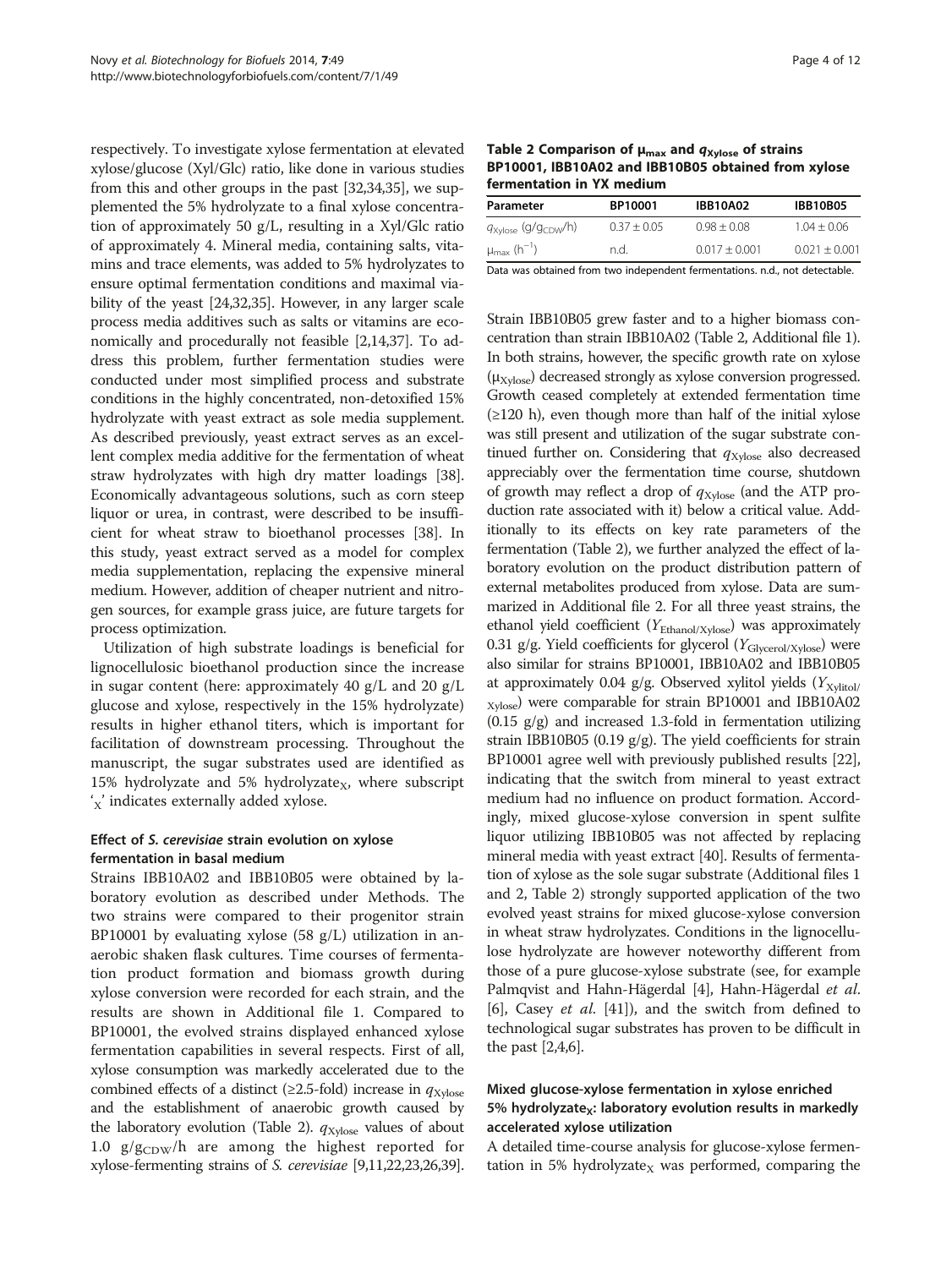<span id="page-4-0"></span>two evolved S. cerevisiae strains to the BP10001 reference. Results are summarized in Figure 2. All strains utilized glucose much faster than xylose. For clarity reasons, therefore, the respective 'glucose phase' was singled out and is shown in a separate graph (Additional file [3\)](#page-10-0) depicting only the first phase (approximately 8 h) of the fermentation course. Determination of a specific glucose utilization rate ( $q_{\text{Glucose}}$ ) for each strain was hampered due to rapid substrate depletion. However, time resolution of the shown data (Additional file [3](#page-10-0)) was sufficient to clarify that the three yeast strains consumed glucose at a comparable rate. Ethanol production ( $Y_{\text{Ethanol}}$  = approximately 0.40 g/g) and glycerol formation ( $Y_{\text{Glvcerol}}$  = approximately 0.06 g/g) in the glucose phase were also similar for the different strains (Additional file [3](#page-10-0)). The specific growth rate  $(\mu_{\text{Glucose}})$  for strain IBB10B05 approached a value expected for uninhibited S. cerevisiae growth during glucose fermentation, while in strains IBB10A02 and BP10001, the  $\mu_{\rm Glucose}$  values were notably decreased (Table [3\)](#page-5-0). This provided the first evidence that strain IBB10B05 had gained superior resistivity to the conditions of the wheat straw hydrolyzate. Overall, IBB10B05 grew to a biomass concentration of approximately 2.6 g/L, which is significantly higher than reported for other yeast strains under comparable substrate conditions [\[34](#page-11-0)].

Evaluation of the second phase of the fermentation time courses, where xylose was utilized (Figure 2), revealed significant differences between the two evolved strains and their progenitor strain. The corresponding rate parameters and yield coefficients are summarized in Table [3.](#page-5-0)  $q_{Xvlose}$  of IBB10A02 was enhanced 3.5-fold as compared to BP10001. IBB10B05 even surpassed IBB10A02 in terms of  $q_{Xylose}$ . The switch from pure xylose substrate to 5% hydrolyzate<sub>x</sub> caused a 2.5-fold decrease in  $q_{Xvlose}$  for BP10001. In contrast, the evolved strains, particularly IBB10B05, showed a much less pronounced drop in  $q_{\text{Xvlose}}$  (Table [3](#page-5-0)). It is noteworthy that both evolved strains consumed nearly all of the offered 50 g/L xylose within approximately 2 days. BP10001 by contrast showed much smaller xylose utilization (≤10 g/L) in the same time frame (Figure 2). Yield coefficients were similar for each strain, as shown in Table [3](#page-5-0) where yield coefficients were calculated on the basis of total sugar, glucose and xylose consumed. Considering bias in the calculated yield coefficients due to unequal xylose utilization by BP10001 as compared to the evolved strains, we compiled a second set of yield coefficients (Additional file [4](#page-10-0)), which were determined from the xylose phase only, starting when the glucose was depleted fully.  $Y_{\text{Ethanol/Xylose}}$  was about 0.31 ± 0.01 g/g in all strains and xylitol was the main by-product with  $Y_{\text{Xvlitol}}$  $X_{\text{ylose}}$  in the range 0.18 to 0.23 g/g. Even though loss of xylose into xylitol formation was substantial with all three strains examined and therefore presents a clear target for strain optimization in the future, it is nevertheless worth noting that  $Y_{\text{Xylitol/Xylose}}$  was not affected by change in substrate from pure xylose to 5% hydrolyzate<sub>x</sub>. It was previously shown that enhanced burden on



(A) BP10001, (B) IBB10A02 and (C) IBB10B05. Glucose (approximately 14 g/L) was depleted within the first 5 h and the 'glucose phase' is shown in Additional file [3.](#page-10-0) Data points are mean values of two independent fermentation experiments. Full diamonds, xylose; empty triangles, glycerol; empty squares, xylitol; empty circles, ethanol.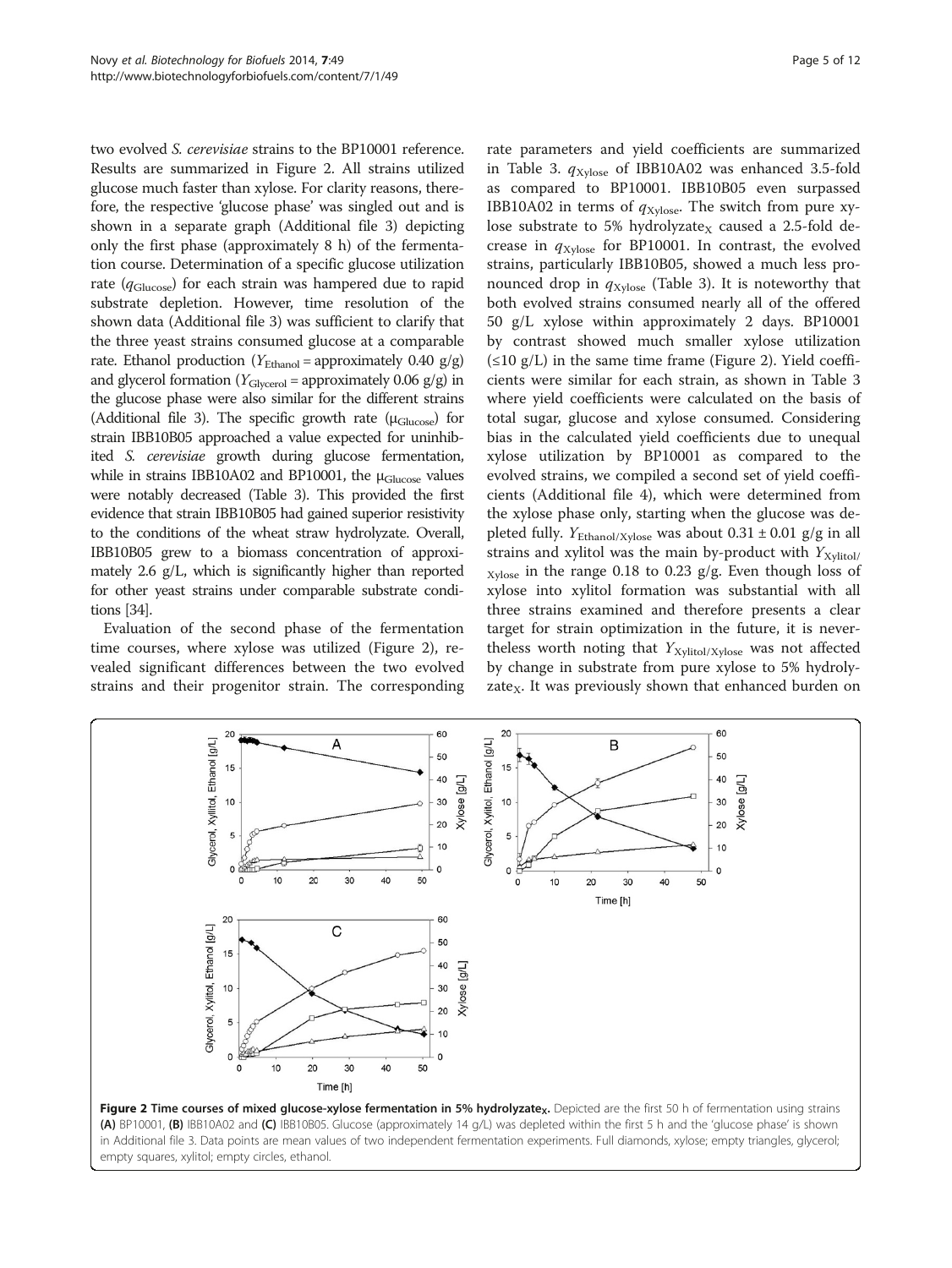<span id="page-5-0"></span>Table 3 Physiological parameters of strains BP10001, IBB10A02 and IBB10B05 obtained from mixed glucose-xylose fermentation in 5% hydrolyzate $\sqrt{ }$ 

| Parameter                                      | BP10001         | <b>IBB10A02</b> | <b>IBB10B05</b> |
|------------------------------------------------|-----------------|-----------------|-----------------|
| $q_{\text{Glucose}}$ (g/g <sub>CDW</sub> /h)   | n.d.            | n.d.            | n.d.            |
| q <sub>Xylose</sub> (g/g <sub>CDW</sub> /h)    | $0.15 \pm 0.01$ | $0.53 + 0.05$   | $0.71 + 0.01$   |
| $\mu_{\text{max}}^{\text{a}}$                  | $0.09 + 0.01$   | $0.13 + 0.02$   | $0.43 + 0.03$   |
| $Y_{\text{Fthanol}}(q/q)$                      | 0.35            | 0.31            | 0.30            |
| (YEthanol/available sugars (g/g)) <sup>b</sup> | (0.18)          | (0.25)          | (0.29)          |
| $Y_{\text{Glycerol}}(q/q)$                     | 0.06            | 0.06            | 0.09            |
| $Y_{Xylitol}$ (g/g)                            | 0.15            | 0.22            | 0.17            |
| $Y_{A\text{cetta}}(q/q)$                       | 0.04            | 0.06            | 0.05            |
| $Y_{BM}$ (g/g)                                 | 0.02            | 0.03            | 0.04            |
| C-recovery (%)                                 | $98 \pm 1$      | $102 \pm 1$     | $96 \pm 1$      |

Data was obtained from two independent fermentations, mean errors of product coefficients were always below 11%. Fermentation time courses are shown in Figure [2.](#page-4-0) Fermentation in 5% hydrolyzate<sub>x</sub>: glucose to xylose ratio of approximately 0.2.<sup>a</sup> Determined in the first 4.5 hours of fermentation:  $y_1$ /available sugars = c (Ethanol produced in 100 h of fermentation)/c (Available glucose and xylose). Note that utilization of xylose was much lower in strain BP10001 than it was in the evolved strains. This affects the calculated ethanol yield coefficient based on total sugar (glucose and xylose) consumed. The ethanol yield coefficient was therefore also expressed based on total sugars available in the reaction, as shown in parenthesis. n.d., not detectable.

yeast physiology under conditions of a technological substrate could not only affect  $q_{Xylose}$ , but also result in increased xylitol yields at the expense of ethanol production [\[40](#page-11-0)]. In fact, this effect was also observed when substrate was altered from 5% hydrolyzate<sub>x</sub> to 15% hydrolyzate, as we will show hereinafter. Ethanol formation was almost doubled in the evolved strains compared to BP10001, whereby strain IBB10A02 accumulated up to 18 g/L ethanol within 2 days (Figure [2\)](#page-4-0). The slightly smaller volumetric ethanol production by strain IBB10B05 compared to strain IBB10A02 is ascribed to experimental differences in the biomass concentration at the time of inoculation. Based on total sugar consumed, the obtained ethanol yield was about 70% of the theoretical value. Contrary to fermentations carried out with pure sugar substrate (Table [2\)](#page-3-0), none of the three strains showed anaerobic growth on xylose in the 5% hydrolyzate<sub>X</sub>. Although cell growth is an important feature of S. cerevisiae strains applied to lignocellulose-to-bioethanol processes [[6,7](#page-10-0)[,26](#page-11-0)], growth rates ( $\mu$ <sub>Glucose</sub> and  $\mu$ <sub>Xylose</sub>) are often excluded in literature [\[31-33,35](#page-11-0)], leading to the assumption that those yeast strains might have been growth impaired [[34](#page-11-0)].

## Mixed glucose-xylose fermentation in undiluted and non-detoxified 15% hydrolyzate: laboratory evolution confers a high degree of strain robustness

Results showing that laboratory evolution had caused enhancement of  $q_{\text{Xylose}}$  and consolidated anaerobic growth (on glucose) without compromising ethanol yield during

mixed glucose-xylose fermentation of the 5% hydrolyzate $_X$ prompted us to take conversion experiments to another level of substrate complexity. Impairment of xylose fermentation in recombinant S. cerevisiae was previously described, when applying undiluted substrate at similar concentration as presented in this study [\[24,34,35](#page-11-0)], and this will also be confirmed for strain BP10001 hereinafter. Fermentation time courses recorded with the two evolved strains and strain BP10001 are shown in Figure [3.](#page-6-0) Specific rate and yield parameters calculated from the data are summarized in Table [4.](#page-6-0)

A recurring pattern in the fermentation time courses in Figure [3](#page-6-0) was their division into two phases according to sugar substrate utilization. Glucose was consumed much faster than xylose. At the resolution of the experimental data with respect to time and concentration, sugar consumption appeared to have been largely sequential, glucose prior to xylose. It was shown in prior studies of BP10001 and also other xylose-fermenting strains of S. cerevisiae that low concentrations of glucose stimulate the uptake of xylose and only under these conditions a significant amount of true co-utilization of glucose and xylose becomes eventually possible [\[22,42](#page-11-0)]. However, at glucose concentrations at or higher than 5 g/L, xylose consumption is inhibited [[22,42\]](#page-11-0). The evolved strains IBB10A02 and IBB10B05 do in fact show a small amount of glucose-xylose co-utilization at the end of their respective glucose phase (Figure [3\)](#page-6-0). Strain BP10001 utilizes xylose at a much slower rate by comparison, thus resulting in a completely sequential fermentation pattern.

Recently S. cerevisiae harboring xylose isomerase (Figure [1](#page-1-0)) was evolved to a  $q_{Xvlose}$  exceeding that of IBB10B05 in pure xylose substrate by still a factor of about 2 [[39](#page-11-0)]. Glucose-xylose fermentation by the resulting yeast strain occurred at the transition between sequential and simultaneous utilization of hexose and pentose substrates, indicating that true co-fermentation may become possible at sufficiently high  $q_{\text{Xylose}}$ . However, fermentation of lignocellulose hydrolyzates was not examined, and evidence from this study suggests that  $q_{\text{Xylose}}$  is more strongly affected by substrate conditions than  $q_{\text{Glucose}}$ . Moreover, a number of publications on mixed glucose-xylose fermentation in lignocellulose hydrolyzates by recombinant S. cerevisiae, typically strains constructed using the XR/XDH pathway, agree with our findings of predominantly sequential sugar substrate utilization [\[33-35\]](#page-11-0).

Even though fermentation of glucose was fast in each case (Figure [3\)](#page-6-0), the three yeast strains differed in respect to  $q_{\text{Glucose}}$  and  $\mu_{\text{Glucose}}$ , thus resulting in distinctly different efficiencies of glucose conversion. Strain IBB10B05 showed the highest  $\mu_{\text{Glucose}}$  and the fastest glucose utilization (Figure [3,](#page-6-0) Table [4\)](#page-6-0).  $q_{\text{Glucose}}$  of strain IBB10A02 was surprisingly low. Analysis of the xylose phase from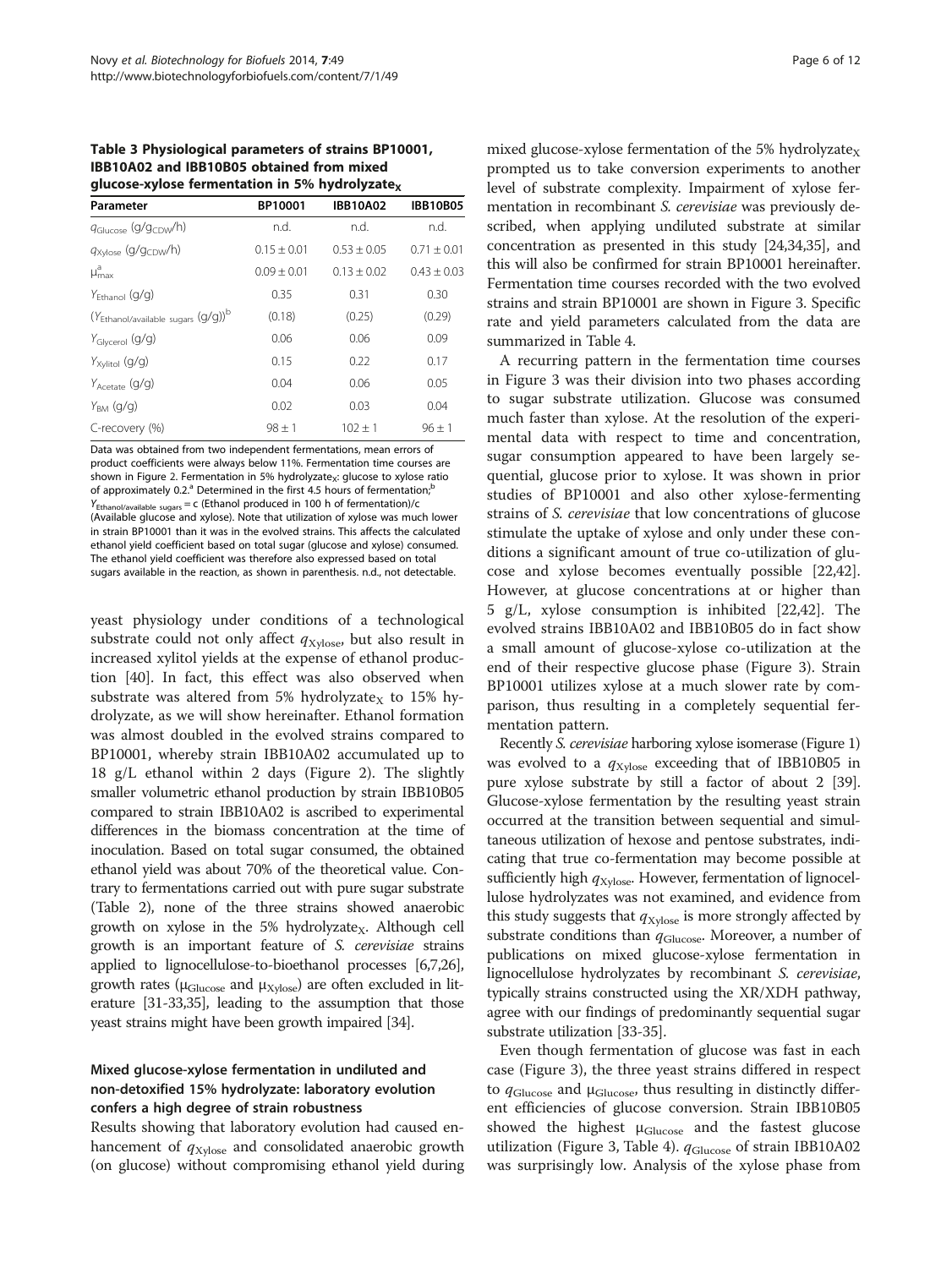<span id="page-6-0"></span>

the 15% hydrolyzate conversion time course revealed dramatic effects of laboratory evolution on the yeast strains' xylose fermentation capabilities. While the progenitor strain BP10001 was utterly inefficient in utilizing xylose, the two evolved strains converted (nearly) all of the xylose present in 15% hydrolyzate within about two days. Expressed in  $q_{Xylose}$ , laboratory evolution brought

## Table 4 Physiological parameters of strains BP10001, IBB10A02 and IBB10B05 obtained from mixed glucose-xylose fermentation in 15% hydrolyzate

| Parameter                                      | BP10001       | <b>IBB10A02</b> | <b>IBB10B05</b> |  |
|------------------------------------------------|---------------|-----------------|-----------------|--|
| Glucose (g/gcDW/h) <sup>a1</sup>               | $7.81 + 0.04$ | $1.71 + 0.05$   | $7.90 + 0.22$   |  |
| $q_{Xvlose}$ (g/g <sub>CDW</sub> /h)           | $0.02 + 0.01$ | $0.23 + 0.01$   | $0.35 + 0.02$   |  |
| a2<br>$\mu_{\text{max}}$                       | $0.10 + 0.01$ | $0.10 + 0.01$   | $0.19 + 0.01$   |  |
| $Y_{\text{Fthanol}}(q/q)$                      | 0.40          | 0.39            | 0.39            |  |
| (YEthanol/available sugars (g/g)) <sup>b</sup> | (0.13)        | (0.38)          | (0.38)          |  |
| $Y_{\text{Glycerol}}(q/q)$                     | 0.10          | 0.08            | 0.08            |  |
| $Y_{Xvlitol}$ (g/g)                            | 0.04          | 0.08            | 0.08            |  |
| $Y_{A\text{cetta}}(q/q)$                       | 0.04          | 0.04            | 0.04            |  |
| $Y_{BM}$ (g/g)                                 | 0.05          | 0.04            | 0.06            |  |
| C-recovery (%)                                 | $103 \pm 1$   | $101 + 1$       | $104 + 1$       |  |

Data was obtained from two independent fermentations, mean errors of product coefficients were always below 14%. Fermentation time courses are shown in Figure 3. Fermentation in 15% hydrolyzate: glucose to xylose ratio of approximately  $2^a$  Determined in the first  $a^1$  3.5 h and  $a^2$  6 hours of fermentation;<sup>b</sup> Y<sub>Ethanol/available sugars</sub> = c (Ethanol produced in 50 h of fermentation)/c (Available glucose and xylose).

about 11.5-fold (IBB10A02) and 17.5-fold (IBB10B05) enhancement of xylose utilization in 15% hydrolyzate as compared to BP10001. These improvement factors are of remarkable magnitude, and they therefore underscore the huge potential of evolutionary yeast strain engineering for biofuel process development.

Yield coefficients for mixed glucose-xylose fermentation in 15% hydrolyzate indicate good ethanol production  $(Y_{\text{Ethanol}}$  approximately 0.40 g/g total sugars). Xylitol and glycerol were major by-products. A compilation of yield coefficients derived from the xylose phase is provided in Additional file [4](#page-10-0). Compared to fermentations conducted in YX and 5% hydrolyzate<sub>X</sub> media, xylitol yields ( $Y_{\text{Xylitol/Xylose}}$ ) in fermentations of the 15% hydrolyzate were notably elevated (up to 0.30 g/g; Additional files [2](#page-10-0) and [4\)](#page-10-0). The reason for high xylitol formation in 15% hydrolyzate was not further pursued.

Although direct comparison is difficult due to different feedstock applied, we noticed that  $Y_{\text{Ethanol}}$  (approximately 0.40 g/g total sugars) and the final ethanol titer (approximately 20 g/L) for 15% hydrolyzate conversion by the evolved strains IBB10A02 and IBB10B05 (Table 4, Figure 3) were superior to the same fermentation parameters reported from other studies, where  $Y_{\text{Ethanol}}$  did not exceed values of typically 0.37 g/g total sugars when undiluted substrate was applied, and final ethanol titers were below 10 g/L [\[34,35](#page-11-0)]. Higher ethanol yields as well as enhanced final ethanol titers were only achieved when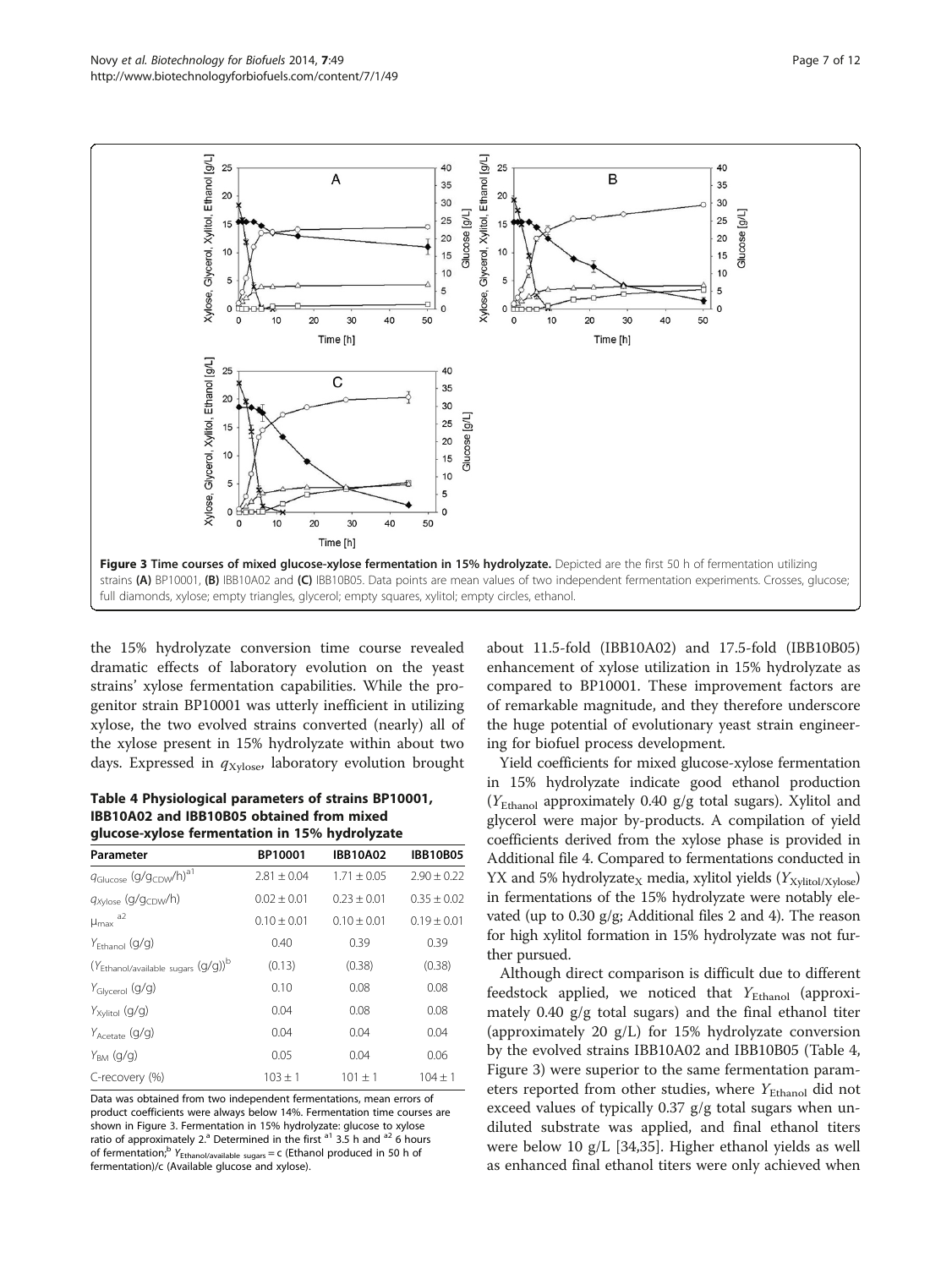<span id="page-7-0"></span>glucose was fed continuously to the fermentation mixture, by running the process in SSF [[32,43](#page-11-0)] or separate hydrolysis and fermentation (SHF) run in fed-batch mode [[33,34](#page-11-0)]. Consistently, we have shown that  $q_{Xvlose}$  in mixed glucose-xylose fermentations by strain BP10001 is accelerated substantially by feeding low levels of glucose [[22](#page-11-0)]. However, requirement for controlling the glucose feed tightly adds complexity of the process operation. Yeast strains producing high amounts of ethanol from xylose in simple batch fermentations are therefore of considerable interest for application in large-scale bioprocessing.

## Strain evolution as tool for process intensification: comparison of yeast strain performance under different substrate conditions

Evidence from different studies, including the work presented herein, strongly supports the suggestion that evolutionary engineering of S. cerevisiae constitutes a powerful approach to achieve significant process intensification for

xylose-to-ethanol fermentation [\[23-26,34,39](#page-11-0)]. Improvements in specific rate parameters and yield coefficients were shown to translate directly into pronounced enhancement of the final ethanol concentration, the process productivity, or both. Table 5 lists xylose-fermenting yeast strains generated by laboratory evolution and compares each strain to its corresponding progenitor. Consequences of evolutionary engineering were assessed in pure sugar substrate fermentations [\[23,26,39](#page-11-0)], but also in lignocellulose hydrolyzate conversions [[24,34\]](#page-11-0). Results show that in a wide range of media and cultivation conditions using pure sugar substrates, evolution caused effective enhancement in  $q_{\text{Xvlose}}$  (up to 8-fold) and conferred, or resulted in stabilization of, anaerobic growth on xylose (Table 5). The degree of xylose utilization and thus, the end concentration of ethanol were also increased by up to 4-fold. Even though the different studies are difficult to compare due to large variations in the experimental settings used, it is nonetheless clear that strain IBB10B05 features a notable

Table 5 Laboratory evolution of xylose-fermenting strains of S. cerevisiae as tool for process intensification: comparison of key process parameters reported for the progenitor strain and the evolved strain, respectively

| Progenitor strain -<br>evolved strain | Fermentation condition <sup>b</sup>      | $c_{Sugar}$ | <b>qxylose</b>          | CEthanol       | Y <sub>Ethanol</sub> | $\mu_{\text{max}}$<br>(h <sup>-1</sup> ) <sup>e</sup> | Source     |
|---------------------------------------|------------------------------------------|-------------|-------------------------|----------------|----------------------|-------------------------------------------------------|------------|
| Genetic background <sup>a</sup>       |                                          | $(g/L)^c$   | (g/g <sub>CDW</sub> /h) | $(g/L)^d$      | (g/gtotal sugars)    |                                                       |            |
| TMB3001 -                             | <b>MM</b>                                | Glc: 50     | $0.08*$                 | $22*$          | $0.38*$              | $0.44$ Glc                                            |            |
| TMB3001C1                             | AN                                       | Xyl: 50     | $0.31*$                 | $28*$          | $0.40*$              | $0.44$ Glc                                            | $[26]$     |
| XR/XDH/XK                             | <b>LCD</b>                               |             | $(3.9-fold)$            | $(1.3-fold)$   | $(1.1-fold)$         | $(-)$                                                 |            |
| $H131-A3^{SB-2}$ -                    | YE                                       | Xyl: 40     | 0.26                    | $4*$           | 0.42                 | $0.06^{Xyl}$                                          |            |
| $H131-A3^{CS}$                        | AN                                       |             | 0.94                    | $15*$          | 0.43                 | $0.12^{Xyl}$                                          | $[39]$     |
| XI/ PPP/T                             | LCD                                      |             | $(3.6 - fold)$          | $(3.8-fold)$   | $(-)$                | $(2-fold)$                                            |            |
| HDY.GUF5 -                            | YE, Pep                                  | Glc: 36     | 0.13                    | $18*$          | 0.23                 | n.a.                                                  |            |
| GS1.11-26                             | Semi-AN                                  | Xyl: 37     | 1.10                    | $34*$          | 0.46                 | n.a.                                                  | $[23]$     |
| XI/PPP                                | <b>HCD</b>                               |             | $(8.5 - fold)$          | $(1.9-fold)$   | $(1.8-fold)$         | $(-)$                                                 |            |
| BP10001 -                             | YE                                       | Xyl: 50     | 0.37                    | 0.9            | 0.30                 | $\overline{\phantom{a}}$                              |            |
| <b>IBB10B05</b>                       | AN                                       |             | 1.04                    | 2.8            | 0.31                 | $0.02^{Xyl}$                                          | This study |
| XR/XDH/XK                             | LCD                                      |             | $(2.8-fold)$            | $(3.1-fold)$   | $(-)$                | $(-)$                                                 |            |
| TMB3400 -                             | Wheat straw hydrolyzate, YE, salts, pH 5 | Glc: 7.6    | $0.20*$                 | 5.5            | 0.20                 | $\overline{\phantom{a}}$                              |            |
| KE6-13i                               | AN                                       | Xyl: 38     | $0.04*$                 | 6              | 0.27                 | $\overline{\phantom{a}}$                              | $[34]$     |
| XR/XDH/XK                             | <b>HCD</b>                               |             | $(-)$                   | $(1.1-fold)$   | $(1.4-fold)$         | $(-)$                                                 |            |
| TMB3400 -                             | Spruce hydrolyzate, MM, pH 5             |             | n.a.                    | $7.8*$         | 0.40                 | $0.07$ Glc                                            |            |
| KE1-17                                | AN                                       | Glc: 18     | n.a.                    | $7.9*$         | 0.43                 | 0.08 <sup>Glc</sup>                                   | $[24]$     |
| XR/XDH/XK                             | LCD                                      | Xyl: 9      | $(-)$                   | $(-)$          | $(1.1-fold)$         | $(1.14-fold)$                                         |            |
| BP10001 -                             | Wheat straw hydrolyzate, YE, pH 6.5      |             | 0.02                    | $\overline{4}$ | 0.40                 | $0.10$ <sup>GIc</sup>                                 |            |
| <b>IBB10B05</b>                       | AN                                       | Glc: 32     | 0.35                    | 21             | 0.39                 | $0.19$ <sup>GIc</sup>                                 | This study |
| XR/XDH/XK                             | <b>HCD</b>                               | Xyl: 16     | $(17.5 - fold)$         | $(5.3-fold)$   | $(-)$                | $(1.9-fold)$                                          |            |

<sup>a</sup>Strain background: PPP, overexpression of genes from the pentose phosphate pathway; T, overexpression of the HXT7 transporter; XDH, xylitol dehydrogenase; XI, xylose isomerase; XK, xylulose kinase; XR, xylose reductase. <sup>b</sup>AN, anaerobic; HCD, high cell density (start OD<sub>600</sub> of fermentation ≥1); LCD, low cell density (start OD<sub>600</sub> of fermentation ≤0.5); MM, mineral medium; Pep, peptone; YE, yeast extract. <sup>c</sup>initial sugar concentration of the substrate. <sup>d</sup>Ethanol produced within the first 50 h of fermentation or earlier, when sugars were depleted before. <sup>e</sup>Maximal growth rate on glucose (Glc) or xylose (Xyl). n.a., not analyzed; in parenthesis, improvement calculated from the evolved strain as compared to the progenitor strain; \*Data are derived from the time courses given in the respective publications.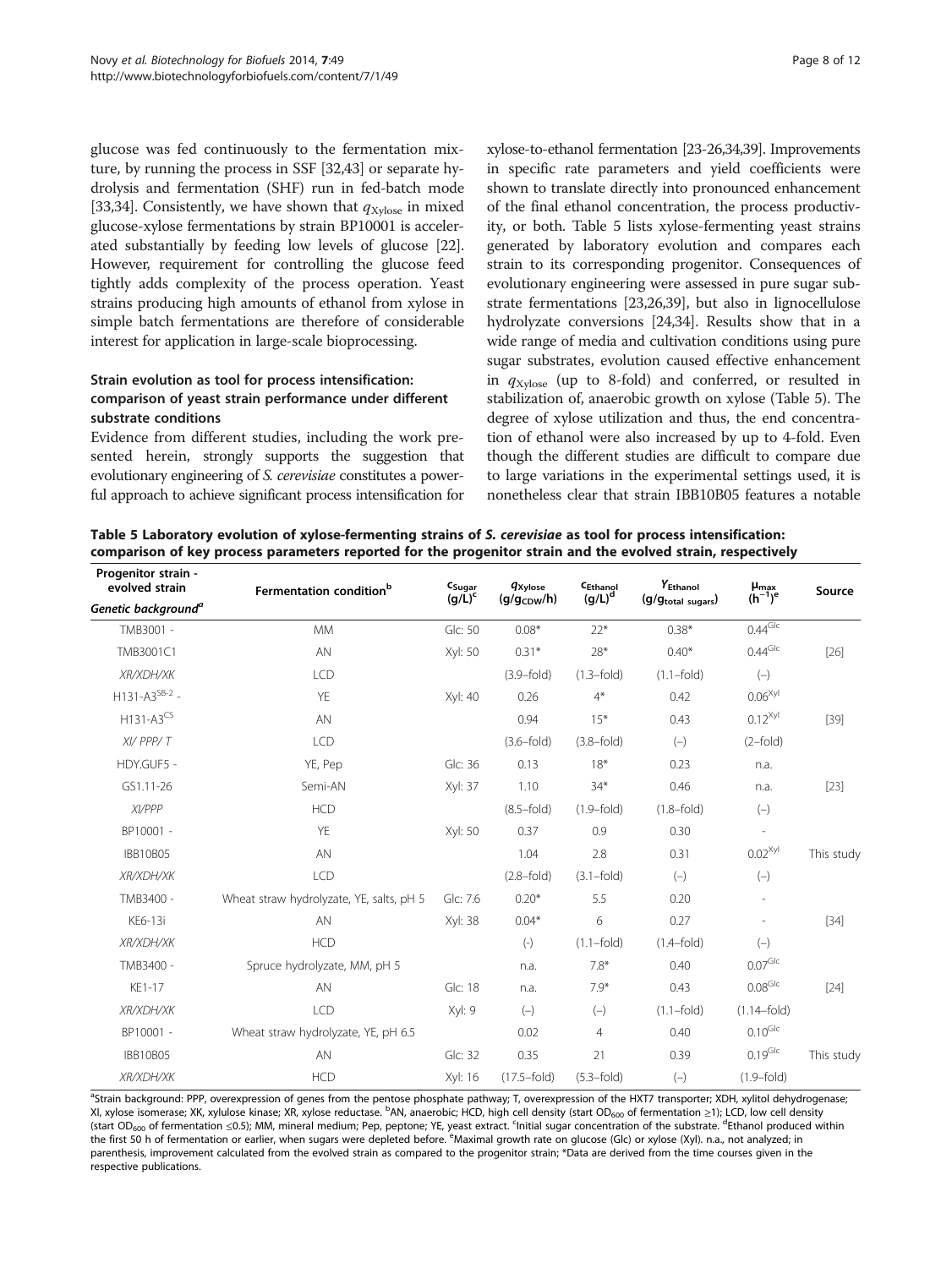<span id="page-8-0"></span>overall improvement in xylose fermentation capability. Effectiveness of the evolutionary procedure in IBB10B05 was remarkable in particular, considering that development of the progenitor strain BP10001 had involved only a minimum amount of metabolic engineering of the parent strain S. cerevisiae CEN.PK 113-5D. Interestingly, change of the sugar substrate to an unprocessed concentrated wheat straw hydrolyzate resulted in substantial (≥2-fold) reinforcement of the process intensification effect of the strain evolution. This is reflected in very pronounced enhancement of  $q_{Xvlose}$ , the completeness of xylose consumption, and the final ethanol titer achievable with strain IBB10B05 as compared to strain BP10001. This result serves to emphasize the high robustness acquired by strain IBB10B05 during evolutionary engineering, despite the fact that increased resistance to conditions of the hydrolyzate was not selected for. Remarkably enough, yeast strain evolutions reported from other laboratories to specifically address tolerance against biomass-derived inhibitors did not achieve comparable improvements of strain performance during fermentation of lignocellulose hydrolyzates [\[24,34\]](#page-11-0). The lignocellulosic ethanol concentration of 21 g/L reached with strain IBB10B05 therefore surpassed comparative values in Table [5](#page-7-0) by 3-fold or more.

## Conclusions

The  $q_{Xylose}$  is a complex physiological parameter of key technological importance in S. cerevisiae fermentations of lignocellulose hydrolyzates. Laboratory evolution of strain BP10001 to generate strains IBB10A02 and IBB10B05 resulted in effectively (up to 17.5-fold) enhanced  $q_{Xvlose}$  at complete perpetuation of the fermentation capabilities ( $Y_{\text{Ethanol}}$ ;  $q_{\text{Glucose}}$ ) previously acquired by metabolic engineering. Strain IBB10B05 was identified as a particularly robust candidate for intensification of lignocellulose-to-bioethanol production processes.

## Methods

#### Chemicals and media used

Unless mentioned otherwise, all chemicals were from Carl Roth + Co KG (Karlsruhe, Germany). Defined mineral (M-) medium was prepared as described elsewhere [[15\]](#page-11-0), except that riboflavin and folic acid were not added. For use of M-medium under anaerobic conditions, ergosterol (10 mg/L), Tween 80 (0.42 g/L) and 250  $\mu$ L/L Antifoam 204 (all from Sigma-Aldrich, St Louis, MO, USA) were additionally supplied. YPD medium contained yeast extract (10 g/L), peptone (from casein, 20 g/L) and glucose (20 g/L). YX medium contained yeast extract (10 g/L) and xylose (58 g/L). Medium for anaerobic agar plate cultivation contained yeast extract (8 g/L), peptone (from casein, 10 g/L), xylose (20 g/L), agar (13 g/L), thioglycolate (500 mg/L), L-cysteine (500 mg/L) and resazurin (1 mg/L). All media were brought to pH 6.5, and the pH was verified after sterilization.

## Laboratory evolution of strain BP10001 and isolation of strains IBB10A02 and IBB10B05

Strain BP10001 was previously constructed from S. cerevisiae CEN.PK 113-5D through genomic integration of genes encoding a doubly mutated  $(Lys^{274}$ -to-Arg; Asn<sup>276</sup>-to-Asp) variant of XR from C. tenuis and the wild-type XDH from Galactocandida mastotermitis. Another gene copy of the endogenous xylulose kinase 1 was also integrated. Each gene was expressed under control of the constitutive TDH promoter and the CYC1 terminator. Laboratory evolution was carried out with strain BP10001 in two steps. Because evolutionary engineering of BP10001 will be described in a separate paper, only a brief summary is given here. Firstly, strain BP10001 was incubated in 15 mL glass tubes (Pyrex® Brand 9825) containing 10 mL M-medium supplemented with 50 g/L xylose (XM). Each tube was inoculated to a cell density of 0.04  $g_{CDW}/L$  and incubation was at 150 rpm in a CERTOMAT BS-1 incubator shaker (Sartorius AG, Göttingen, Germany) at 30°C for 91 days. Afterwards, 400 μL of cell suspension were plated on agar and incubated in an anaerobic jar at 30°C for 15 days. Single colonies were picked, transferred to new agar plates and further incubated for 5 days. Fast growing colonies were selected for cultivation in tubes as described above. The strain showing the highest  $\mu_{\text{max}}$  (strain IBB10A02), determined as the increase in optical density at  $600 \text{ nm}$   $(OD_{600})$ over time, was used for further evolutionary engineering by repetitive batches. Hence, strain IBB10A02 was grown (start  $OD_{600}$  approximately 0.05) under anaerobic conditions in sealed flasks containing XM-medium. At mid-exponential phase  $OD<sub>600</sub>$  approximately 1), cells were transferred to a new batch ( $OD<sub>600</sub>$  approximately 0.05) containing fresh XM-medium. Cells were again cultivated until the mid-exponential phase was reached. This procedure was repeated until the observed  $\mu_{\text{max}}$  was approximately doubled. Positive strains were isolated under anaerobic conditions and tested with respect to  $\mu_{\text{max}}$  and  $Y_{\text{Xvlitol}}$  and the best performing strain was termed IBB10B05.

## Preparation of the lignocellulosic feedstock

Austrian wheat straw was utilized. The wheat straw was air-dried to a water content of approximately 10% (w/w) and the fibers were chaffed in a shredder (GE 365; Viking, Tyrol, Austria) to reduce the fiber length to an average of 3 to 4 cm. Further, the wheat straw was treated by steam explosion at 200°C, 15 bar for 10 min with a water to wheat straw ratio of 3. After cooling the wheat straw was stored at −20°C in plastic bags. Dry mass (DM) and water-insoluble content (WIS) were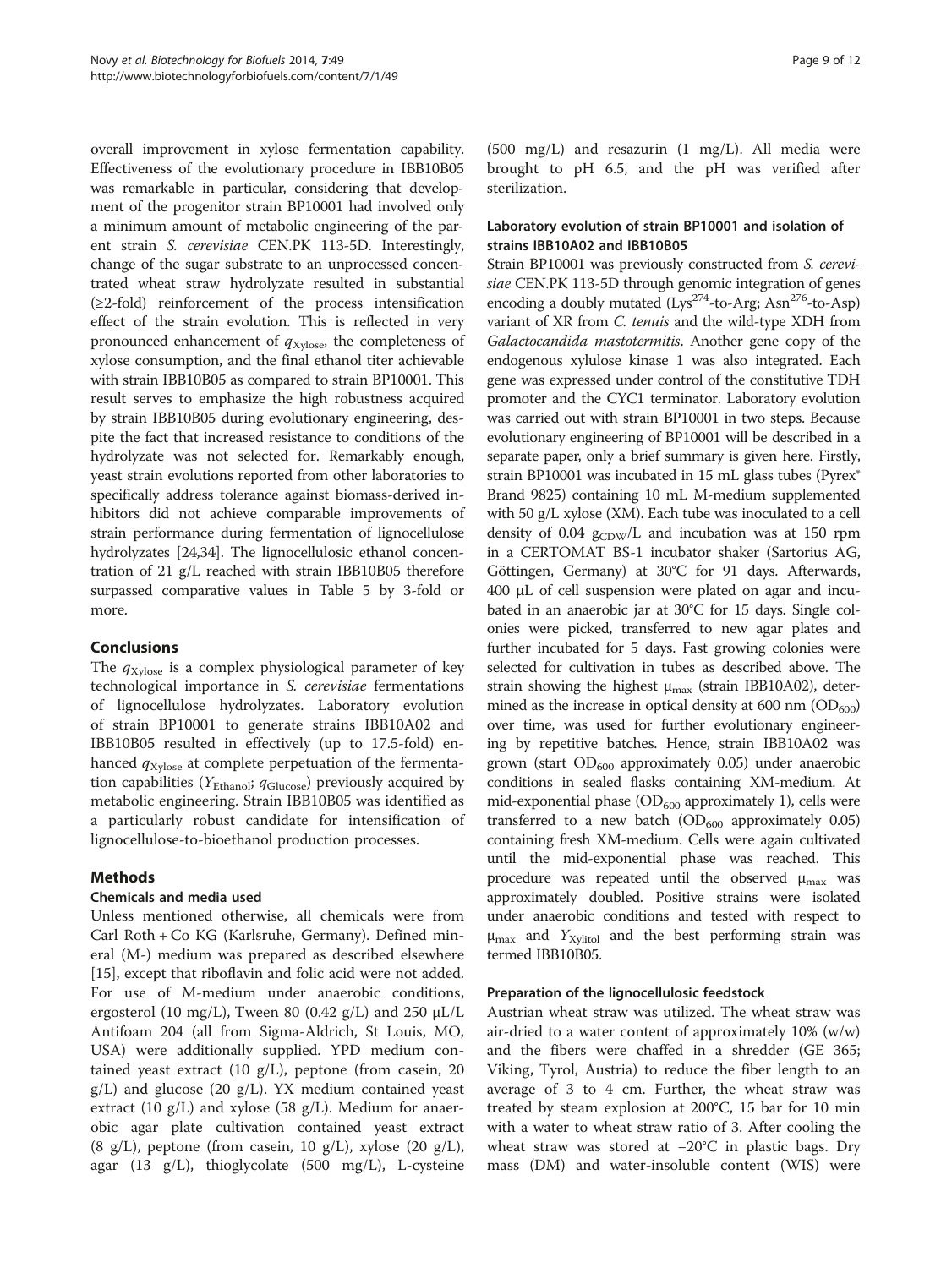analyzed in triplicates. For DM determination, a moisture analyzer operated at 105°C (MA 50; Sartorius AG) was used. For WIS determination, 2 g of the wheat straw was washed with 50 mL of 50°C warm water, dried at 105°C for 24 h and weighed. Additionally, the content of structural carbohydrates, lignin and ash in the wheat straw was analyzed in double determination, following the protocol of the National Renewable Energy Laboratory (NREL) [\[44\]](#page-11-0). The resulting compositional analysis is depicted in Table [1](#page-2-0). Besides the main sugars glucose and xylose, only small amounts of mannose (<1.9% DM wheat straw) and arabinose (<0.9% DM wheat straw) could be detected, and they are summarized as 'others' in Table [1.](#page-2-0)

## Enzymatic hydrolysis

Enzymes for wheat straw hydrolysis were produced using the Trichoderma reesei strain SVG17 as described previously [\[45](#page-11-0)]. Briefly, the fungus was cultivated in a BIOSTAT C4 bioreactor (Sartorius AG) with 5 L working volume. Pretreated wheat straw (3% (w/v)) was the sole carbon source. Fermentations were run for 7 to 9 days (30°C, pH 4.5, 20% dissolved oxygen), until no further increase in cellulase activity was detected. Cellulase activity was measured with the filter paper unit (FPU) assay as recommended by the International Union of Pure and Applied Chemistry (IUPAC) [\[46](#page-11-0)]. The enzyme solution was harvested by centrifugation  $(4,420 g, 420 g, 420 g, 420 g, 420 g, 420 g, 420 g, 420 g, 420 g, 420 g, 420 g, 420 g, 420 g, 420 g, 420 g, 420 g, 420 g, 420 g, 420 g, 420 g, 420 g, 420 g, 420 g, 420 g, 420 g, 420 g, 420 g, 420 g, 420$ 4°C, 20 min, Sorvall RC-5B; DuPont Instruments, Wilmington, DE, USA) and the supernatant filtered sterile (Whatman Klari-Flex System; GE Healthcare, Little Chalfont, UK). Hydrolyzates were freshly prepared shortly before fermentation from one batch of pretreated wheat straw. The substrate loading was 5% and 15% DM wheat straw and the enzyme loading was 25 FPU/g DM. Reaction was performed in 10 mM sodium acetate buffer (pH 4.8) in 500 mL shaken flasks with ground in stoppers filled with 200 mL wheat straw suspension. The wheat straw suspension was autoclaved and the enzyme solution sterile filtrated. Incubation was at 50°C and 200 rpm in an incubator shaker (CERTO-MAT BS-1) for 48 h. Afterwards, the hydrolyzate was heated to 100°C for 15 min and remaining solids were removed by centrifugation  $(4,420 g, 4^{\circ}C, 10 \text{ min},$  Sorvall RC-5B). The pH of the hydrolyzate was set to 6.5 with 1 M NaOH solution. The sugar content of the hydrolyzates was analyzed by HPLC as described below. We noted variation in the composition of the 15% hydrolyzates prepared in different hydrolysis runs (N >10). Glucose and xylose were present at  $42.8 \pm 3.9$  g/L and  $21.1 \pm 3.1$  g/L, respectively. Acetic acid concentration was  $3.6 \pm 0.5$  g/L. Mannose (<0.7 g/L) and galactose  $\left($ <0.2 g/L) were present in small amounts. Cellobiose showed the highest variation in the range 1 to 5  $g/L$ .

Activity of β-glucosidase, which is the enzyme hydrolyzing cellobiose into glucose, may have been limiting in some of the cellulase preparations applied to hydrolysis. Reasons for variation in sugar content of different hydrolyzates are not completely clear at this time, and their examination was left for consideration in the future. However, each yeast strain was used in multiple fermentation experiments ( $N \geq 3$ ) and the reported parameters were not affected significantly by the relevant variations in hydrolyzate composition.

## Shaken bottle fermentations

Reactions were performed anaerobically at 30°C. About 80% of the total volume was wheat straw hydrolyzate and the remainder volume was composed of media supplementation (10%) and inoculum (10%). In fermentations of 5% hydrolyzate, M-medium and xylose (58 g/L) were added  $(5%$  hydrolyzate<sub>X</sub>). The 15% hydrolyzate fermentations were supplemented with yeast extract (10 g/L). Starting  $OD_{600}$  in fermentations of the hydrolyzates was 5. Additionally, fermentations were conducted in YX media, with a starting  $OD_{600}$  of 0.5. Seed and starter cultures were prepared in M-media with additional glucose (20 g/L) for fermentations supplemented with mineral media. All others were prepared in YPD media. Yeast strains were stored at −70°C in glycerol stocks and initially plated on YPD agar. Incubation was at 30°C for 48 h. Afterwards, cells were transferred to 500 mL shaken flasks filled with 50 mL of the respective media and incubated at 30°C overnight. Subsequently, cells were transferred to 300 mL of fresh media in 1,000 mL shaken flasks. Starting  $OD_{600}$  was 0.05 and incubation was at 30°C until the exponential growth phase was reached. Cells were harvested by centrifugation  $(4,420 \text{ g}, 4^{\circ}\text{C}, 20 \text{ min},$  Sorvall RC-5B) and the cell pellet was washed and resuspended in NaCl solution (9 g/L). Fermentations were accomplished in glass bottles tightly sealed with rubber septa (90 mL working volume). The bottles were sparged with  $N_2$  prior to and shortly after inoculation. Incubation was at 30°C and 180 rpm (CER-TOMAT BS-1).

## Sampling and quantitative analysis of sugars and metabolites

Samples of 1.5 mL were frequently removed from yeast fermentations, centrifuged  $(15,700 \text{ g}, 4^{\circ}\text{C}, 10 \text{ min},$  Centrifuge 5415 R; Eppendorf, Hamburg, Germany) and the supernatant stored at −20°C for HPLC analysis. Cell growth was recorded as increase in  $OD_{600}$ . Cell dry weight (CDW) was determined as follows. 10 mL of cell suspension was harvested by centrifugation  $(3,220 g, 4^{\circ}C, 10 \text{ min},$  Centrifuge 5810 R; Eppendorf ), and the cell pellet washed with 10 mL and resuspended in 1 mL NaCl solution (9 g/L). Subsequently, the cell suspension was transferred to pre-dried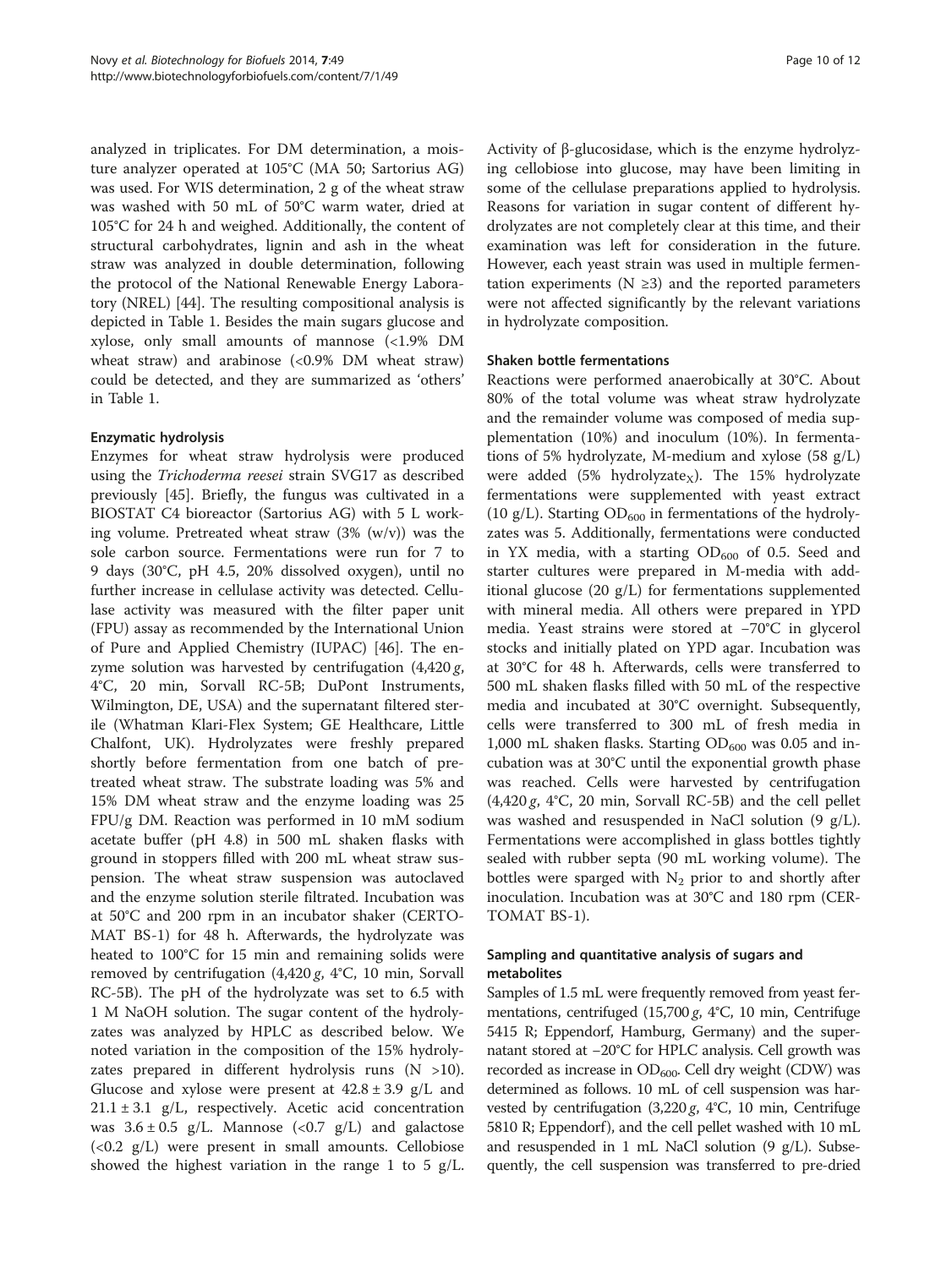<span id="page-10-0"></span>(105°C, 12 h) glass vials and then dried until weight constancy (105°C, approximately 12 h). The CDW/OD $_{600}$  correlation was determined to be 0.37 and it was established in triple determination. External fermentation products (ethanol, glycerol, acetate and xylitol) were analyzed by HPLC (Merck-Hitachi LaChrom system, L-7250 autosampler, L-7490 RI detector, L-7400 UV detector; Merck, Whitehouse Station, NJ, USA). The system was equipped with an Aminex HPX-87H column and an Aminex Cation H guard column (both Bio-Rad, Hercules, CA, USA). The operation temperature was 65°C and the flow rate of the mobile phase (5 mM sulfuric acid) was 0.6 mL/h. Carbohydrates (glucose, xylose, arabinose, mannose, galactose and cellobiose) were determined with the same HPLC system but equipped with an Aminex HPX-87P column and a de-ashing guard column (both Bio-Rad). Operation temperature was 80°C for the main column and room temperature for the guard column. The mobile phase was deionized water with a flow rate of 0.4 mL/min.

#### Data processing and calculations

Reported yield coefficients were always based on mass. Yield coefficients for the xylose phase (Additional files 2 and 4) were calculated for the second phase of the fermentation when glucose was depleted. Carbon balance calculations included metabolite and biomass yields. For the biomass yield a value of 26.4 g/C-mol was utilized [[47\]](#page-11-0). It was further assumed that 1 mol  $CO<sub>2</sub>$  was formed per mol acetate and ethanol.  $q_{\text{Glucose}}$  and  $q_{\text{Xvlose}}$  were calculated by plotting glucose and xylose concentration against fermentation time and fitting the concentration decay with a suitable equation. The first derivative of the respective equation, normalized on the CDW, was used to calculate the uptake rate, which is given in  $g/g_{CDW}/h$ . Similar to previously published studies [[22,40\]](#page-11-0),  $q_{\text{Xvlose}}$ was observed to decrease with reaction time (Additional file 5). Values of  $q_{Xvlose}$  reported herein are therefore calculated from the initial period of the xylose phase (when glucose was already depleted fully) and represent arithmetic means of at least two determinations made within the first 5 hours of this phase [[48\]](#page-11-0). The courses of  $q_{Xvlose}$  over time are provided in Additional file 5.

## Additional files

[Additional file 1:](http://www.biomedcentral.com/content/supplementary/1754-6834-7-49-S1.docx) Fermentation of YX media using strains (A) BP10001, (B) IBB10A02 and (C) IBB10B05. Full diamonds, xylose; empty triangles, glycerol; empty squares, xylitol; empty circles, ethanol;  $crosses, OD<sub>600</sub>$ 

[Additional file 2:](http://www.biomedcentral.com/content/supplementary/1754-6834-7-49-S2.xlsx) Product yields obtained in fermentations of YX media utilizing strains BP1000, IBB10A02 and IBB10B05.

[Additional file 3:](http://www.biomedcentral.com/content/supplementary/1754-6834-7-49-S3.docx) 'Glucose phase' of mixed glucose-xylose fermentation in 5% hydrolyzate<sub>x</sub>. Depicted are the first 8 h of fermentation using strains (A) BP10001, (B) IBB10A02 and (C) IBB10B05. Full time courses are depicted in Figure [2.](#page-4-0) Full diamonds, xylose; crosses, glucose; empty triangles, glycerol; empty squares, xylitol; empty circles, ethanol.

[Additional file 4:](http://www.biomedcentral.com/content/supplementary/1754-6834-7-49-S4.xlsx) Product yields obtained in the 'xylose phase' in fermentations of 5% hydrolyzate<sub>x</sub> and 15% hydrolyzate utilizing strains BP10001, IBB10A02 and IBB10B05.

[Additional file 5:](http://www.biomedcentral.com/content/supplementary/1754-6834-7-49-S5.docx)  $q_{Xylose}$  is decreasing with fermentation time. Depicted is the  $q_{\text{Xylose}}$  over fermentation time in fermentation of (A) YX, (B) 5% hydrolyzate<sub>x</sub> and (C) 15% hydrolyzate using strains BP10001 (empty triangles), IBB10A02 (filled squares) and IBB10B05 (filled circles).

#### Abbreviations

AN: Anaerobic; ATP: Adenosine triphosphate; CDW: Cell dry weight; DM: Dry mass; FPU: filter paper unit; Glc: Glucose; HCD: High cell density; HPLC: High performance liquid chromatography; IUPAC: International Union of Pure and Applied Chemistry; LCD: Low cell density; MM/M-medium: Mineral medium; NADH: Nicotinamide adenine dinucleotide; NADP: Nicotinamide adenine dinucleotide phosphate; NREL: National Renewable Energy Laboratory; OD600: Optical density at 600 nm; Pep: Peptone; PPP: Pentose phosphate pathway;  $q_{\text{Xylose/Glucose}}$ : Specific xylose/glucose uptake rate; Semi-AN: Semianaerobic; SHCF: Separate hydrolysis and co-fermentation; SHF: Separate hydrolysis and fermentation; SSF: Simultaneous saccharification and fermentation; WIS: Water-insoluble content; XDH: Xylitol dehydrogenase; XI: Xylose isomerase; XM-medium: Xylose mineral medium; XR: Xylose reductase; Xyl: Xylose; Xyl/Glc: Xylose/glucose; YEthanol/Glycerol/Xylitol/ Acetate: Ethanol/glycerol/xylitol/acetate yield; YPD: Yeast extract peptone dextrose; YX: Yeast extract xylose; μ<sub>Xylose</sub>: Maximum specific anaerobic growth rate.

#### Competing interests

The authors declare that they have no competing interests.

#### Authors' contributions

VN, SK, MK and BN designed the research. VN and SK planned the experiments. VN, SK, KL, GM and MW performed the experiments and analyzed data. The manuscript was written from contributions of all authors. VN and BN wrote the paper. All authors read and approved the final manuscript.

#### Acknowledgements

We would like to thank Rupert Köberl from the Technologie- und Dienstleistungszentrum Ennstal GmbH (Reichraming, Austria) for providing the pretreated wheat straw.

#### Received: 20 December 2013 Accepted: 18 March 2014 Published: 3 April 2014

#### References

- 1. Chundawat SPS, Beckham GT, Himmel ME, Dale BE: Deconstruction of lignocellulosic biomass to fuels and chemicals. Annu Rev Chem Biomol Eng 2011, 2:121–145.
- 2. Hahn-Hägerdal B, Galbe M, Gorwa-Grauslund MF, Lidén G, Zacchi G: Bio-ethanol: the fuel of tomorrow from the residues of today. Trends Biotechnol 2006, 24:549–556.
- Talebnia F, Karakashev D, Angelidaki I: Production of bioethanol from wheat straw: an overview on pretreatment, hydrolysis and fermentation. Bioresour Technol 2010, 101:4744–4753.
- 4. Palmqvist E, Hahn-Hägerdal B: Fermentation of lignocellulosic hydrolysates, II: inhibitors and mechanisms of inhibition. Bioresour Technol 2000, 1:25–33.
- 5. van Maris A, Abbott D, Bellissimi E, van den Brink J, Kuyper M, Luttik M, Wisselink H, Scheffers W, van Dijken J, Pronk J: Alcoholic fermentation of carbon sources in biomass hydrolyzates by Saccharomyces cerevisiae: current status. Antonie Van Leeuwenhoek 2006, 90:391–418.
- 6. Hahn-Hägerdal B, Karhumaa K, Fonseca C, Spencer-Martins I, Gorwa-Grauslund M: Towards industrial pentose-fermenting yeast strains. Appl Microbiol Biotechnol 2007, 74:937–953.
- 7. Matsushika A, Inoue H, Kodaki T, Sawayama S: Ethanol production from xylose in engineered Saccharomyces cerevisiae strains: current state and perspectives. Appl Microbiol Biotechnol 2009, 84:37–53.
- 8. Sims REH, Mabee W, Saddler JN, Taylor M: An overview of second generation biofuel technologies. Bioresour Technol 2010, 101:1570–1580.